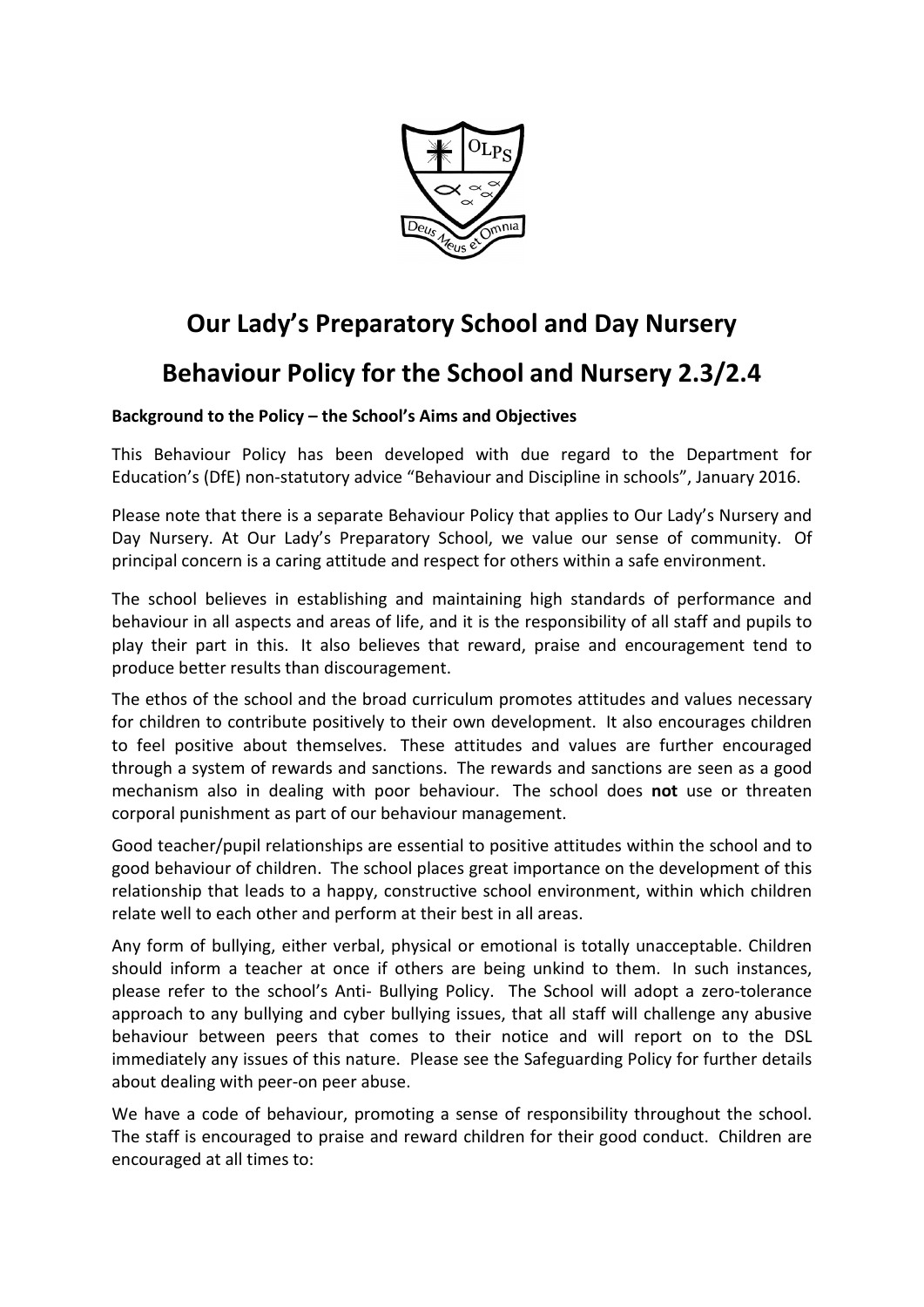- Be kind
- Be safe
- Be polite
- Be helpful
- Be respectful

At Our Lady's, we believe that parents, pupils, staff and governors share responsibility for creating an atmosphere which is conducive to a well disciplined and happy school which meets the personal, social and emotional needs of all children.

Parents are expected to support the aims of the school, ensuring their child maintains appropriate standards of behaviour, hard work ethic, punctuality, language, discipline, appearance and dress code. The Trustees expect that a high standard of discipline will be set and maintained at all times.

School rules are concerned with care and consideration for others, and with safety inside and outside the school building. They reflect the belief that children need to develop selfdiscipline, self-respect and respect for others in order to live harmoniously at school and in their future lives.

### **Code of Behaviour**

All members of the school community have the right to be treated with respect and have the responsibility to treat others in the same way.

## **At all times, it is expected that all staff and children will:**

- Be safe at all times.
- Be kind and courteous, treating others as you would like to be treated yourself.
- Speak politely to others, avoiding bad language.
- School uniform should be worn with pride; boys and girls must ensure a tidy appearance at all times.
- Walk in the corridors, showing consideration for others and open doors for other people.
- Personal clothing and property should be clearly named.
- Expensive toys or money should not be brought into the school without the prior permission of a teacher.
- Respect other people's belongings and take care with school property.
- Place any litter in a bin.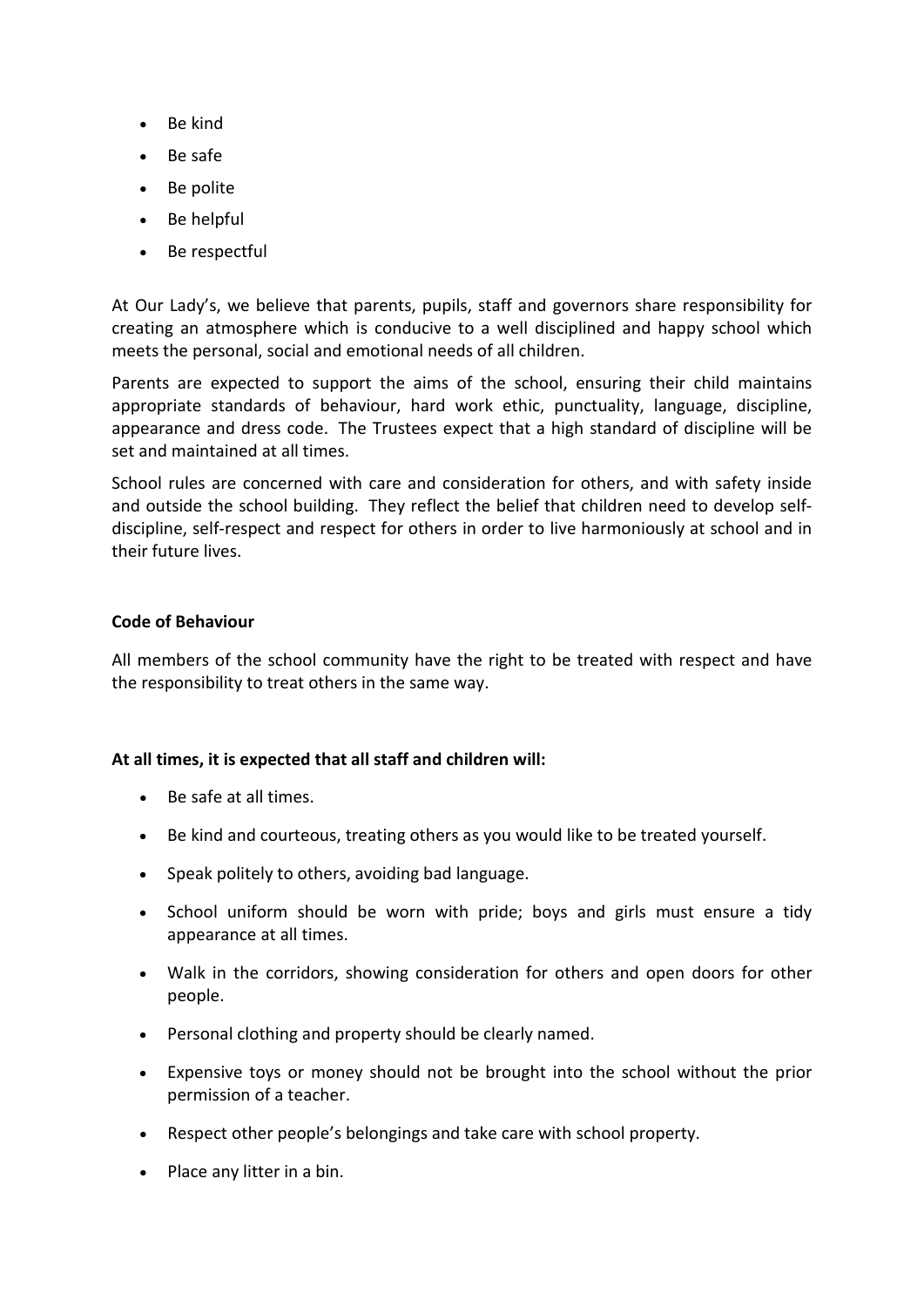• Include others in games, activities and discussions.

## *Bullying is completely and utterly unacceptable. If you think you are being bullied, or are unhappy about how one or more children are treating you, please tell a teacher. Please also refer to the school's Anti-Bullying Policy*

### **In class, the expectations for pupils are as follows:**

- Pay attention by being quiet and by listening.
- Try hard, making sure that they always produce their best work.
- Homework diaries should be kept up to date and work handed in on time.
- Be properly prepared for each lesson.
- Raise their hand to answer a question, please refrain from calling out.
- Pupils may drink from a bottle of water to keep hydrated.
- Pupils should go to the toilet during break times.
- Classrooms should be kept tidy.

#### **At lunchtime, pupils are expected to:**

- Queue respectfully while waiting to be served.
- Be polite to the catering staff remembering to say "please" and "thank you".
- Place dishes and cutlery in the areas provided, when told to do so.
- Try not to waste food.
- Try to eat a well-balanced nourishing meal.
- Eat in a polite, well-mannered way.
- Sit at your designated tables and avoid walking around.
- Talk to those seated around you without shouting use "indoor" voices.

**All members of the school community have the right to be treated with respect and have the responsibility to treat others in same way.**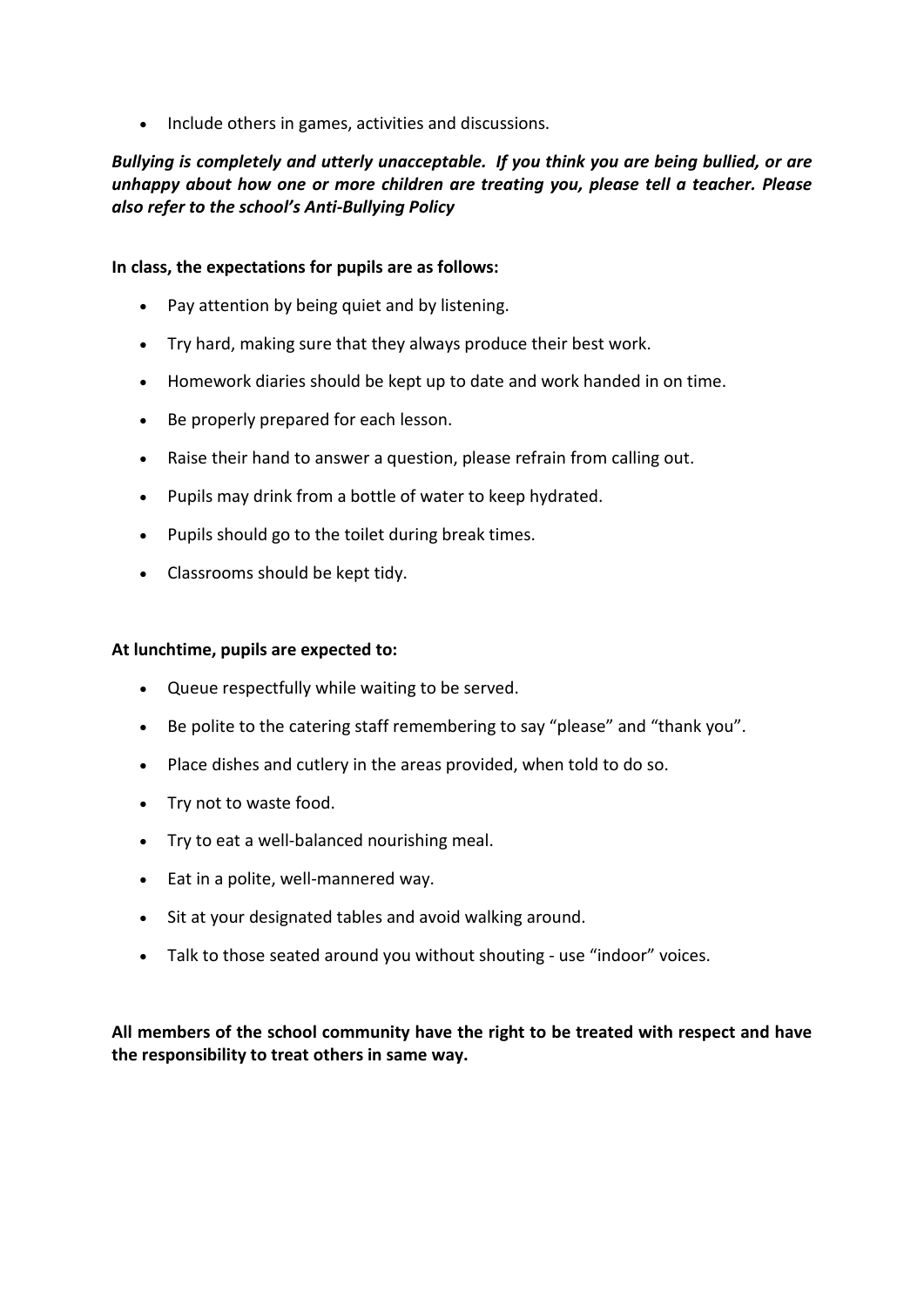### **Named Persons**

The named persons for dealing with behaviour management issues within the school are Simon Cassell (Deputy Headmaster) and Joanna Arnold (Director of Studies).

Named persons are expected to:

- keep him/herself up to date with legislation, research and thinking on promoting positive behaviour and on handling children's behaviour where it may require additional support;
- access relevant sources of expertise on promoting positive behaviour within the programme for supporting personal, social and emotional development;
- and to check all staff have relevant in-service training on promoting positive behaviour and keep a record of staff attendance at this training.

### **Rewards and Sanctions**

The school seeks to promote good behaviour based on mutual respect between all members of the school community. The school encourages good citizenship, responsible behaviour and empathy. The ethos of the school and the broad curriculum promotes attitudes and values necessary for children to contribute positively to their own development. It also encourages children to feel positive about themselves. These attitudes and values are further encouraged through a system of rewards and sanctions.

The school believes in the establishment and maintenance of high standards of performance and behaviour in all aspects and areas of life, and it is the responsibility of all colleagues and pupils to play their part in this. It also believes that reward, praise and encouragement tend to produce better results than discouragement. The rewards and sanctions support and reinforce the calm and purposeful atmosphere of the school.

### **Rewards**

- All teachers are encouraged to use rewards as they show pupils that their worth is recognised. Teachers must seek to give rewards wherever possible. These include:
	- Using the Good to be Green/Gold reward charts (Sept 19)
	- Using the MarvellousMe app (Sept 19)
	- Verbal praise.
	- Written comments in books and on work.
	- House Points
	- Motivational Badges for children who need extra encouragement for good behaviour and work.
	- Annual prizes for recognition of academic, pastoral, cultural or sporting excellence or contribution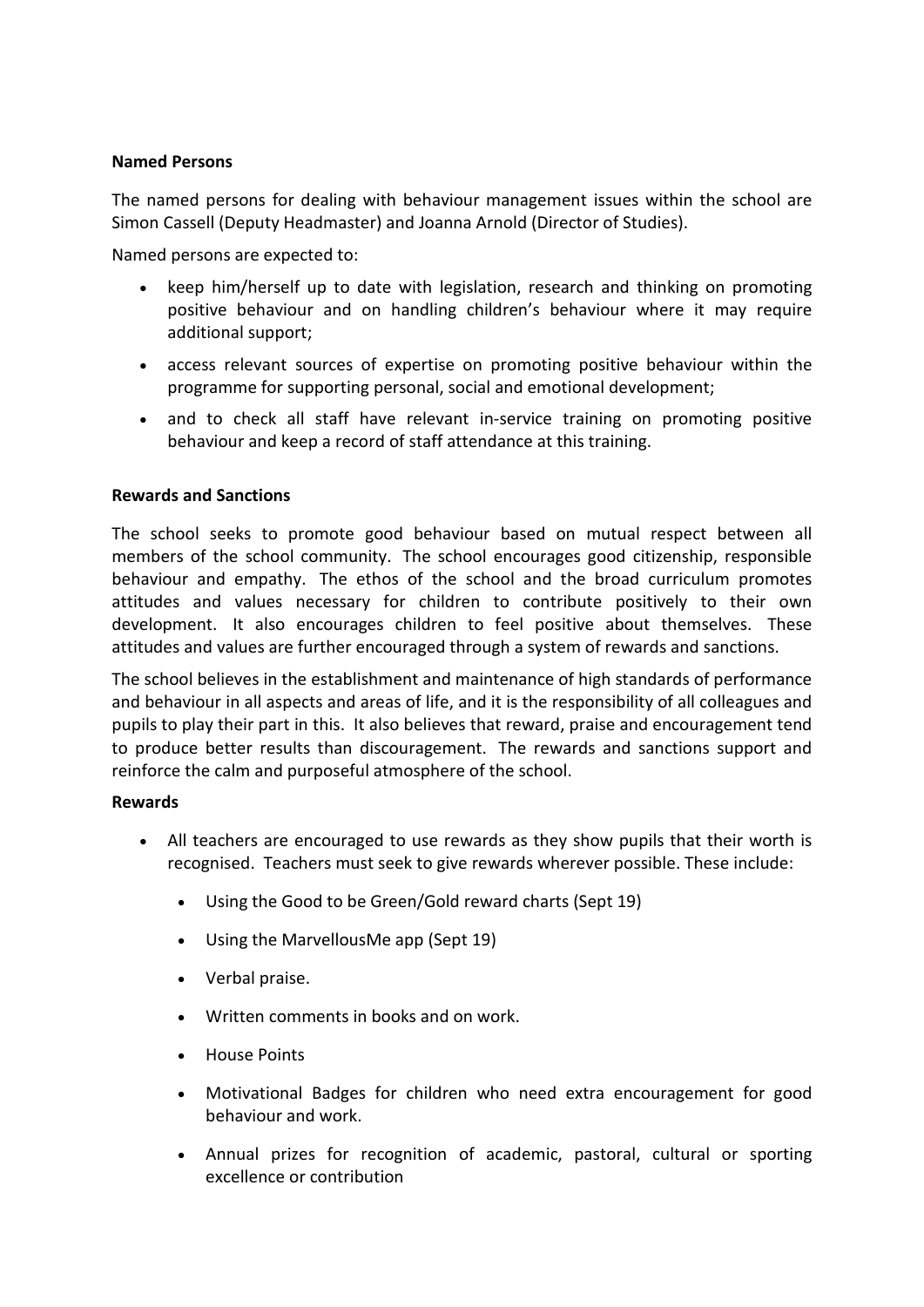- Referring a child to the Deputy Headteacher and/or Headmaster for commendation and acknowledgement.
- Good to be Green and Gold weekly Assemblies
- Displaying work for others to see

At Our Lady's, there are three Houses – Mark's, Luke's and John's. Whichever House gains the most House Points in a week are rewarded in assembly with applause and whichever child wins the most House Points in a week is rewarded with a Star Award Certificate in assembly.

**The term 'good work' is relative to each child's ability and individual standards, not a set level for all. It involves work and actions that reflect effort and are good for that child. Reasonable adjustments are made for children with Special Educational Needs (SEN) and disabilities. Please also refer to the specific SEN Policy.**

### **Sanctions**

In the case of inappropriate behaviour or poor work (in relation to that child's ability), sanctions may be used. In the case of pupils who are found to have made malicious accusations against staff members, disciplinary action will be taken and sanctions may be imposed. It is first necessary to establish through thorough investigation that all facts have been established and that the action taken is fair. The class teacher usually does this by:

- Talking to them about what happened to discover why they acted in the way that they did. Discussing their actions and pointing out why these are unacceptable.
- Encouraging them to behave more appropriately in future.
- Taking one or more of the disciplinary steps listed below, as appropriate to the child's age and offence.

Disciplinary Steps:

- Warning an offender by 'telling them off'.
- Placing a child in "Time Out" in the classroom.
- Being sent to the Deputy Headmaster or Director of Studies.
- Being sent to the Headmaster.

As pupils get older, they may be placed in a 15 to 30 minute supervised detention, thus restricting their free time and giving them the opportunity to undertake a positive written activity, such as repeating some school work if this was the problem to begin with. If the detention is in relation to an act of unkindness, the child may be asked to think about their behaviour and write a letter of apology to the person they were unkind to.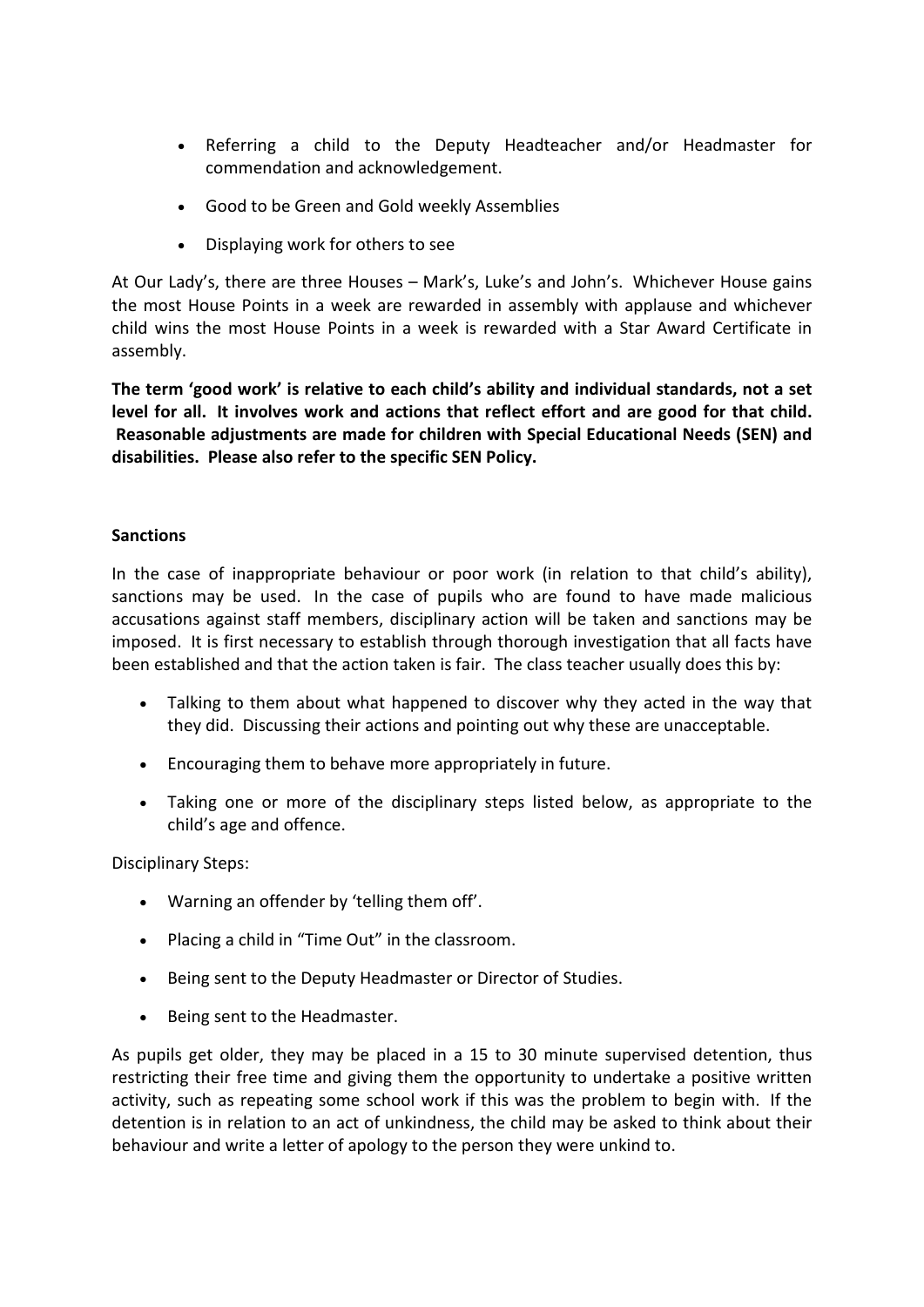Staff should bring individual children to the attention of the Deputy Headmaster or Headmaster if their behaviour or attitude is causing ongoing concern. The Deputy Headmaster or Headmaster will also inform the class teachers (in a pastoral role) if a child's behaviour has been brought to their attention. Between them they can then decide what course of action needs to be taken. Such action could involve taking various options:

- Informing the teachers and the child's parents (if in receipt of a red card).
- In some cases, it may be appropriate to agree a 'contract of behaviour' with the child, with parental involvement.
- In serious cases or when a pupil is persistently breaking all codes of conduct, the Headmaster may be forced to initiate procedures to:
	- Suspend the pupil for a fixed period. On these occasions, parents are involved and after meeting with the Headmaster and Deputy Headmaster may receive a written statement from the Headmaster detailing the offence and explaining related matters. Suspension is usually used for a short period of time where possible, but there are occasions when pupils could expect to be suspended for a longer period of time given the severity of the offence and factors relating to premeditation.
	- Permanently exclude the pupil from the school. This is very rarely used and only after all other strategies have been tried but have failed over time. Offences which would warrant the Headmaster recommending to the Chair of the Trustees that this punishment should be used would include the most serious bullying, including serious verbal bullying, cyber bullying, persistent aggressive behaviour such as kicking, punching, spitting, fire setting, frequent high level disruption, etc.

Suspensions and exclusions are recorded with date/dates in the Sanctions Book, which is held in the school office.

### **Use of Restraint**

In the most exceptional circumstances, it may be necessary physically to restrain a pupil who is likely to injure himself/herself or others and/or cause very serious damage to property.

In the unlikely event of this arising, any restraint should be reasonable, proportionate and non-injurious and for the minimum time necessary. The use of such restraint will be reported to the Headmaster or Deputy Headmaster as appropriate. All such incidents are recorded on an Incident Form and signed by two members of staff and the parents. If it is necessary to restrain a pupil, the parents will be notified on the same day or as soon as possible.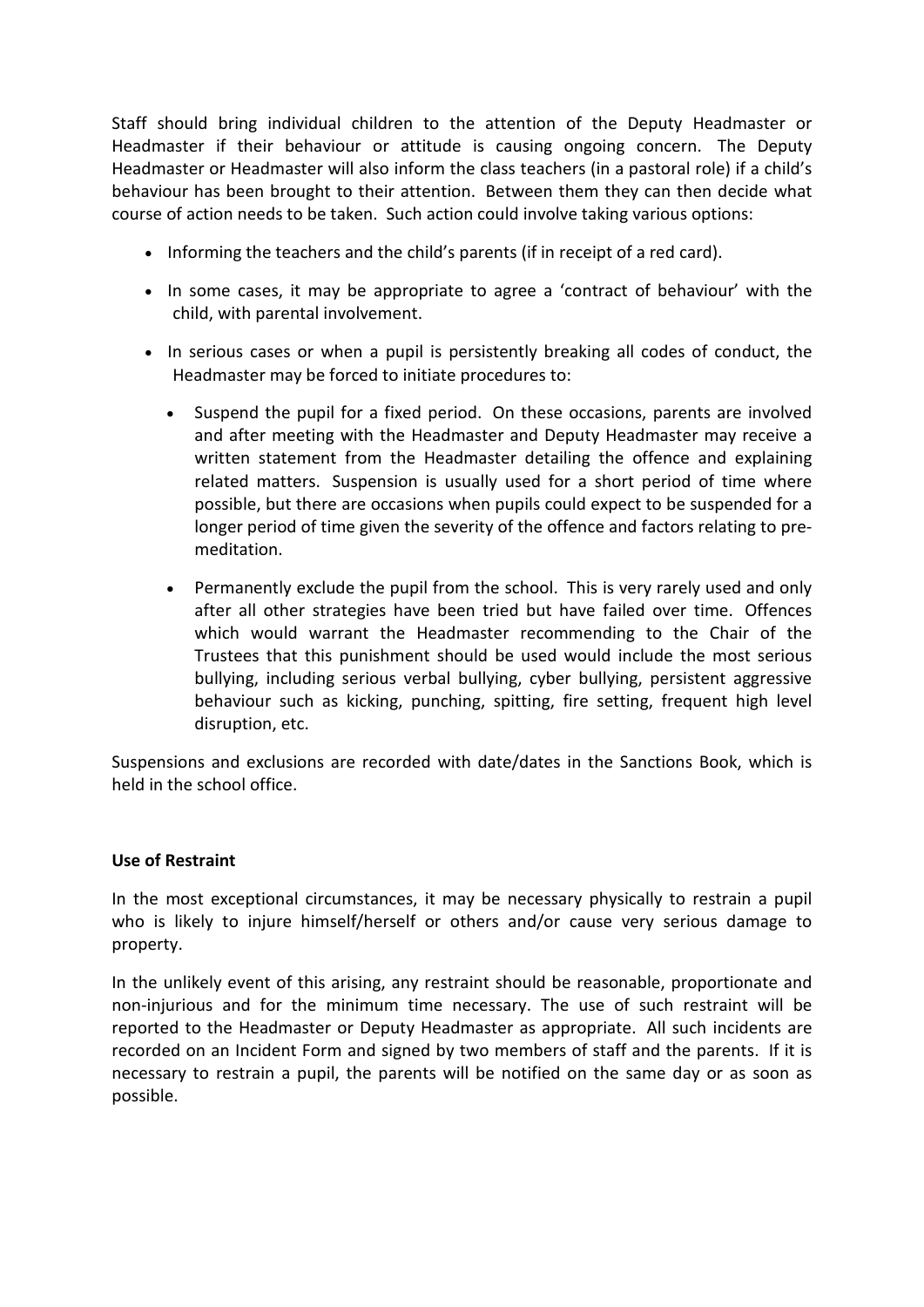### **Monitoring & review**

The School will review this Policy every year and any guidance or advice published by the DfE, ISI and/or relevant bodies will be monitored on an ongoing basis, in the event that adhoc amendments or revisions are appropriate beyond this timeframe.

**Reviewed: 18 November 2021**

**Signed:**

Michael Stone

**M A Stone**

**Headmaster**

**To be reviewed: 12 months from "Reviewed on" date**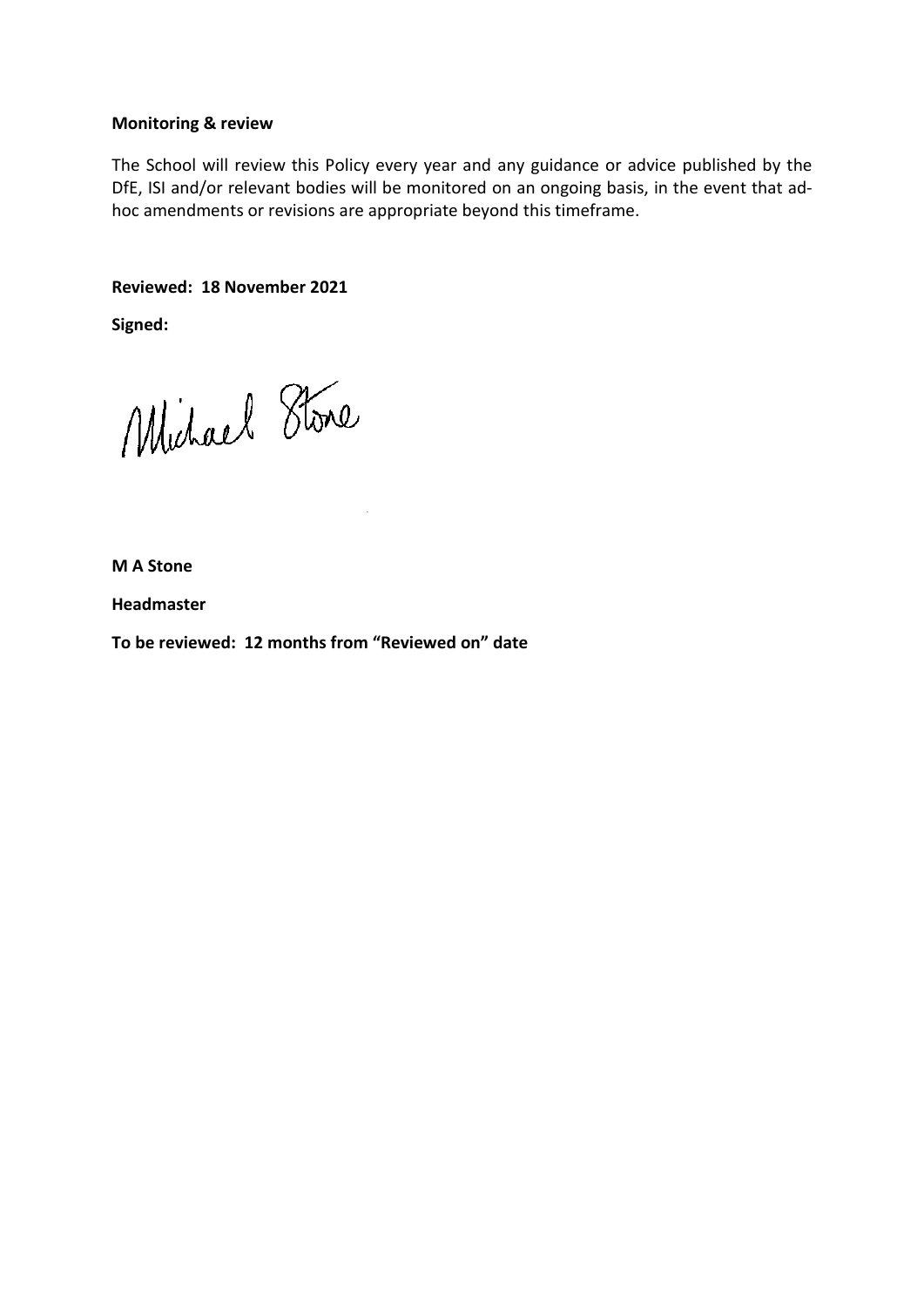

# **Our Lady's Preparatory School and Day Nursery**

## **Behaviour Policy for the Nursery and Day Nursery 2.4**

## **Background to the Policy**

The emphasis within Our Lady's Nursery is very much on encouraging positive behaviour. We endeavour to encourage the development of a sense of right and wrong whilst bearing in mind each child's age level of understanding.

Children of Nursery School age are generally keen to please, and have a natural and sometimes unbounded enthusiasm for all that we offer them. We try to instill a sense of respect for themselves, their peers and their carers, and also instill traditional good standards in behaviour, such as please and thank you, proper table manners and other positive behaviours.

However, the children within our care are very young, and need sympathetic discipline rather than rigid or punitive discipline in order to achieve the best results. In spite of our best efforts, there will be occasions when a child carries out what may be considered antisocial or poor behaviour. In such an event, the child in question will be gently reminded of the correct way to behave and will be asked to explain why he/she has reacted in such a way. He/She will also be encouraged to apologise for his/her behaviour.

Any child whose behaviour is repeatedly unacceptable may be removed from the situation and constructively occupied under close supervision. When it is deemed necessary to do so, children may be referred to the more senior staff in order to deal with unacceptable behaviour e.g. to the Nursery Manager, Deputy Headteacher or Headmaster. In order to support some children in dealing with their behaviour, it may be in their best interests to put an Individual Learning Plan (ILP) in place. Please also refer to the Special Educational Needs (SEN) Policy.

## **The School's Values**

Personal, Social and Emotional Development is a core element of the Early Years Foundation Stage (EYFS). The EYFS states that "children must be provided with support which will help them to develop a positive sense of themselves and of others; respect for others; social skills and a positive attitude to learning."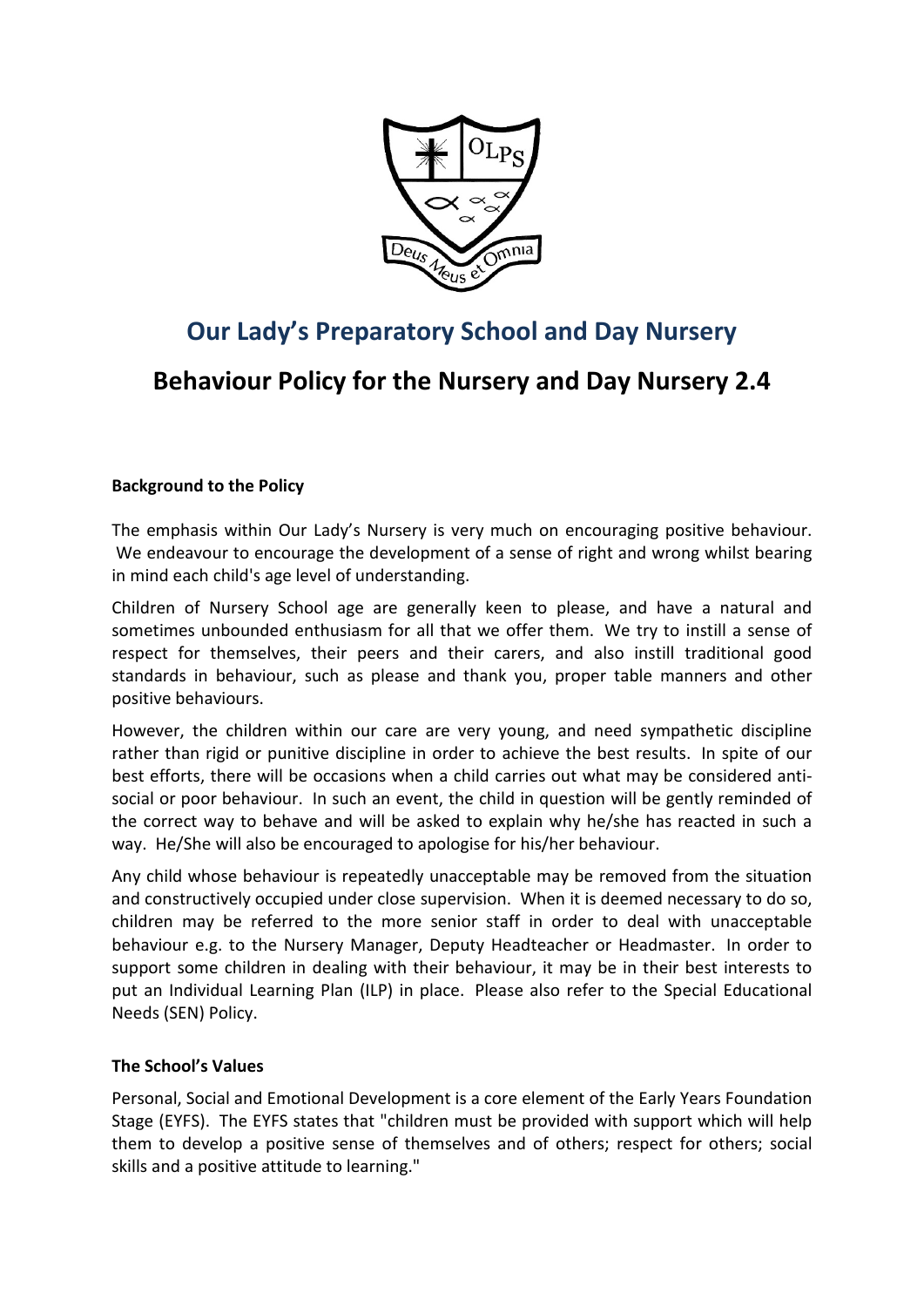We are committed to working in partnership with parents and carers in supporting children's development in all areas, including behaviour and we take into account children's previous experiences and developmental stages. We recognise that there may be different expectations for children's behaviour at home and at nursery. Therefore, we work closely with parents/carers in promoting positive behaviour so that we can work together to promote the same message to children. At Our Lady's Nursery, we aim to provide appropriate opportunities for all children to develop:

**Respect:** to encourage all children to have respect for themselves, for other people (their feeling, beliefs and values) and for the nursery environment.

**Understanding and compassion**: to help children to understand other people's views and experiences and to be caring and tolerant towards others

**Responsibility:** to enable children to have an increasing ability to make choices and take responsibility for their own actions. In particular, we help children to develop an understanding of the consequences of their behaviour e.g. if a toy is thrown, it could hit and injure another child.

**Fairness and equality**: to give children an understanding of how to be fair to all; how to share and give everyone an equal chance (see our policies on Equality and Special Needs). All staff will demonstrate this behaviour in their interaction with the children.

**Kindness**: to promote acts of kindness to each other and to show children how to be gentle towards each other.

In order to support children's development, staff will promote the above aims and values through good example and endeavour to work with parents so that these aims and values will be attained.

#### **What strategies do we use to support our aims and values?**

#### **We help children look after themselves by:**

- Praising them: focusing on the positive things they do.
- Helping them to recognise their feelings and express themselves in an appropriate and acceptable way.
- Encouraging them to ask for help from peers as well as adults.
- Encouraging their efforts and seek ways to plan for future learning.
- Building their independence through self-help skills.
- Encouraging them to see the good in others.
- Encouraging them to learn from each other.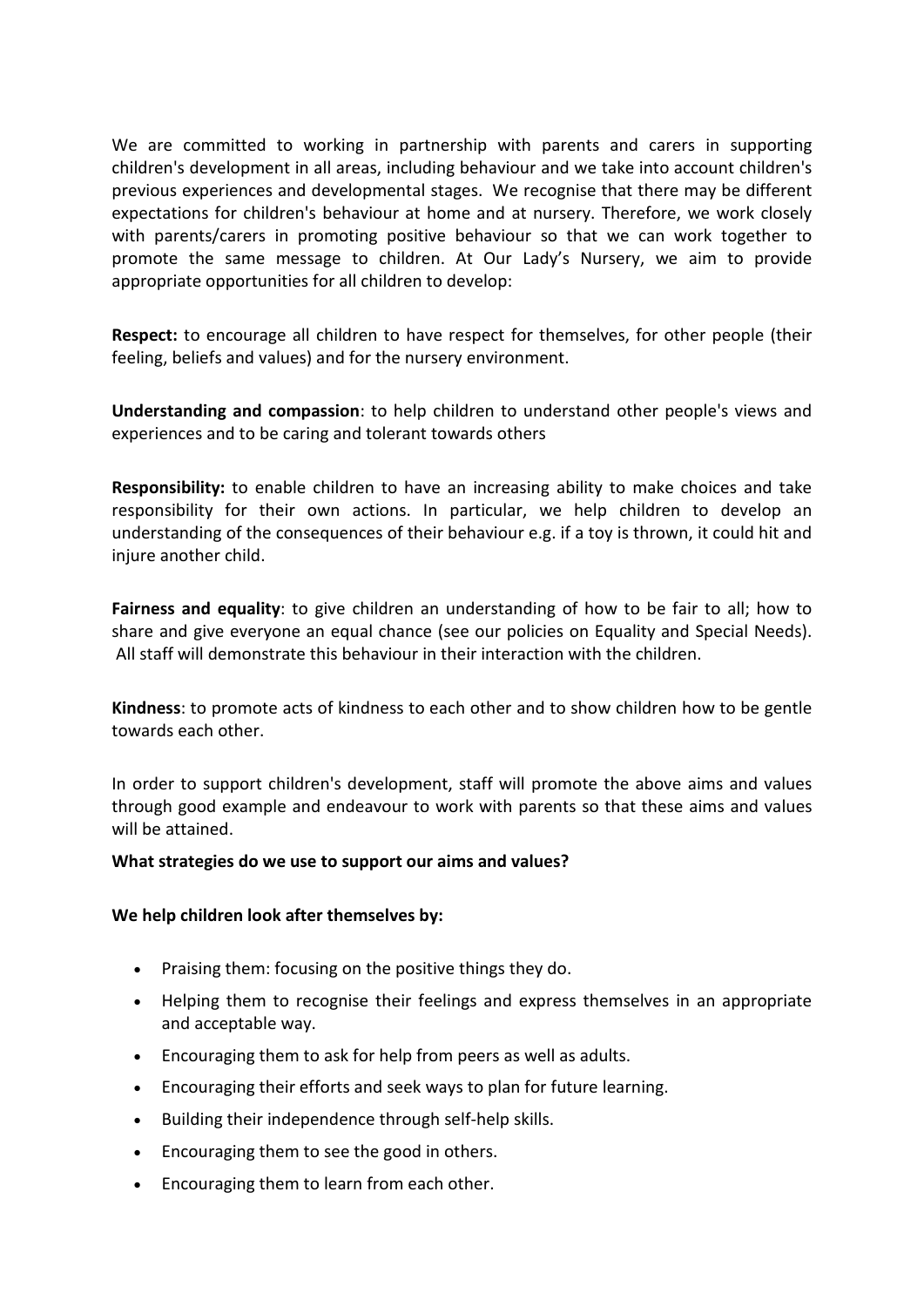### **We help children to care about others by:**

- Using calm methods to resolve any conflicts that may arise.
- Modelling appropriate behaviour.
- Working on and reinforcing the understanding of feelings, e.g. in circle time, working in small groups etc.
- Naming and making feelings clear including the consequences of their actions reflecting back to children.
- Being aware of the power of language, in order to not be confrontational or negative e.g. "use our words".
- Boosting self-esteem praising, rewarding etc.
- Listening to children and their concerns and acknowledging why/how they may be feeling.

### **We help children to be polite by:**

- Saying "Good morning" and where appropriate "Please" and "Thank you"
- Model behaviour we would like children to adopt
- Encouraging children to wait their turn
- Talking one at a time: listening to each other without interrupting when someone is already speaking
- Giving children clear messages and setting an example

### **We ask children to look after equipment by:**

- Teaching them about health and safety.
- Encouraging them to look after toys and equipment
- Playing games, e.g. in circle time and considering, "How do we look after this?"
- Washing the bikes, toys etc.
- Taking responsibility for when they break a toy by telling an adult.
- Looking after the equipment ourselves and modelling how to use it

### **We help children to care about the Nursery environment by:**

- Making it as attractive as possible.
- Cleaning tables.